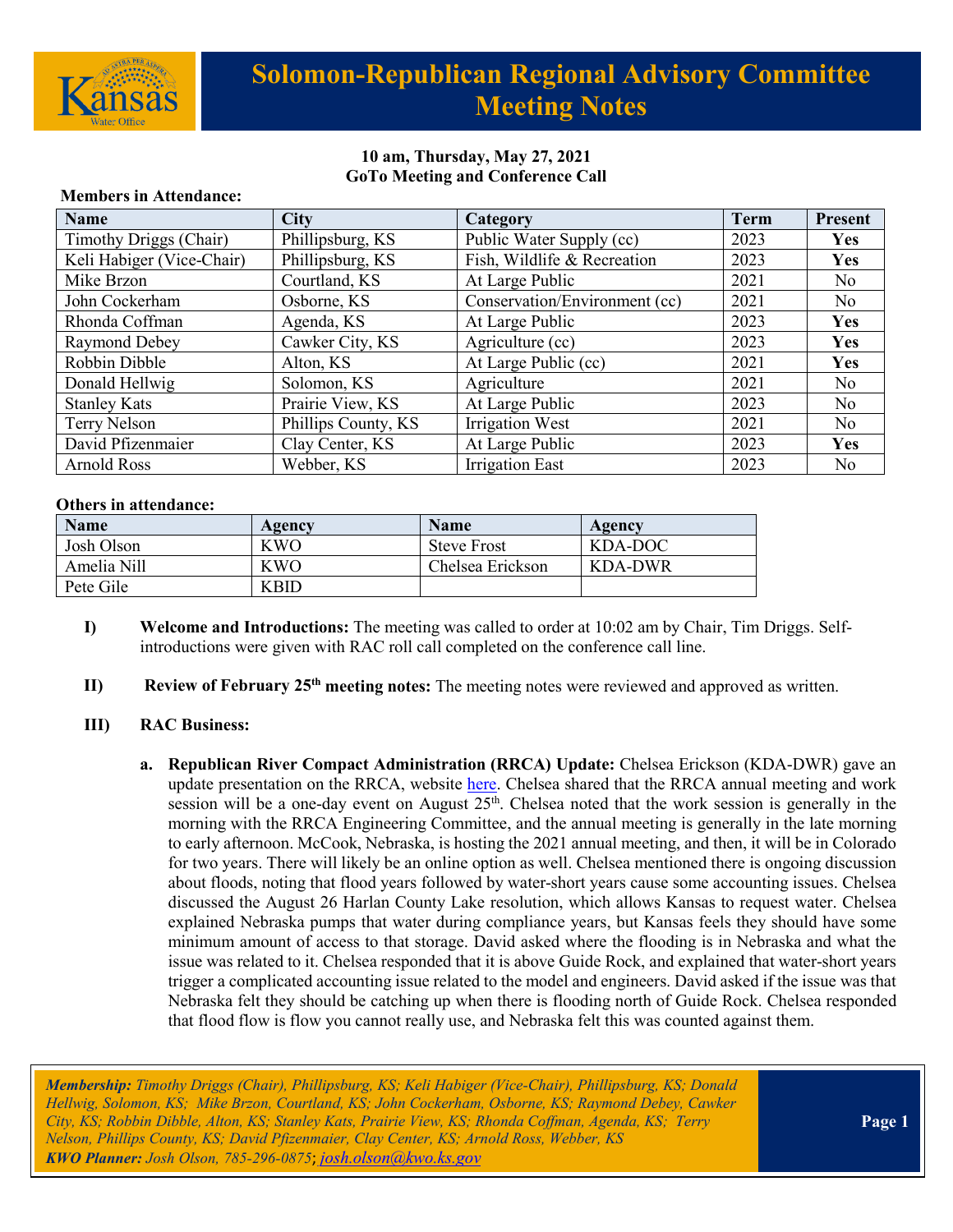

## **Solomon-Republican Regional Advisory Committee Meeting Notes**

**b. Kansas Bostwick Irrigation District Update (KBID):** Pete Gile (KBID) gave an update on activities of the Kansas Bostwick Irrigation District (KBID), primarily canal to pipeline conversion projects, presentation [here.](https://kwo.ks.gov/docs/default-source/regional-advisory-committees/solomon-republican-rac/solomon-republican-rac-presentations/5-27-rac-meeting7f3ce61da40b6667970cff000032a16e.pdf?sfvrsn=24378014_2) Pete noted that almost all of the projects were upstream of Lovewell, which helps with the Harlan County situation. Pete discussed the Ridge 3.9 Lateral Project, which involved the installation of 2,408' of pipe and saves an estimated 191 acre-feet/year of water. Pete noted the project was part of a WaterSMART grant. Next, Pete discussed the Ridge 1.3 Right Lateral Project, which involved the installation of 11,471' of pipe and saves and estimated 623 acre-feet/year of water. The Ridge Headgate Automation Project has allowed KBID to dip their toes into automation, working with Rubicon. The project involves a canal above Lovewell. The top end of the canal has two 4" orifices. Installation of slip meters allows for control of flow to a desired discharge. Pete noted the price actually came in a bit below the \$73,000 estimate. Estimated water savings from the project is 212 acre-feet/year.

The Courtland Canal Automation Project is an estimated \$1.6 million project that involves 10 radial gates. It is the biggest grant award KBID has ever received. KBID used some of the settlement funds and added an amendment to allow use on automation. The project will save an estimated 4,199 acre-feet/year. Pete said KBID expects to have better canal control and to be able to keep Lovewell at a higher level more consistently. Pete noted the project is good for both KBID and recreationalists. Pete noted that the \$1.6 million quote was with one supplier. However, KBID was approached by another automation company that gave a significantly reduced estimate, at a total cost of \$780,000. KBID was impressed by what they saw from the company. Pete noted that the original cost and contribution numbers for the project are changing significantly. Pete stated that, if the Courtland Canal project is a success, it will be a flagship project. Pete mentioned that Guide Rock is working to automate the diversion dam canal. Pete noted that savings from the Courtland Canal would allow for the burial of an additional 2-3 laterals. David asked if Pete would be willing to share the presentation. Josh stated that it would be posted online and would be sent in the notes to the group. Ray asked if there was a risk of hacking. Pete responded that all the automated controls have manual overrides, so they can be shutoff. KBID also uses its own unique radio frequency and toured a lot of districts that have used automation. Pete mentioned that the control boxes being used as target practice was a concern, so KBID is putting steel plating on both sides. The solar panels are also potentially vulnerable, so KBID has several on hand to switch them out if they are damaged. There is also a battery for backup power. Pete noted the projects will save a lot of water in Harlan County and for downstream users. Pete noted KBID is trying to be prudent and spend funding as wisely as they can.

- **c. Kansas Water Plan Update:** Josh Olson (KWO) gave a brief update on the Kansas Water Plan.
- **d. Additional KWO Updates:** Josh mentioned that the state had essentially gone back to normal operations, so in-person meetings were an option again. Tim asked the RAC what they preferred for meeting format. Rhonda noted that it would be nice to get together. Keli said that she liked the in-person meetings, but that virtual meetings are a lot more convenient. Josh said the group could discuss the possibility of hybrid meetings in the future.

Josh asked the RAC if there were any topics they would be interested in hearing more information about at future RAC meetings. David Pfizenmaier mentioned having questions about riparian water rights. David noted that, related to agri-business, it seems that a lot of the surface water rights are owned by people along the river. David observed that it seems that people will pay whatever it takes to own the land along the river because it gets them access to expanded water rights over significant adjacent land. David pointed out that this creates an inflated land value and limits outside access. David expressed an appreciation for how water

*Membership: Timothy Driggs (Chair), Phillipsburg, KS; Keli Habiger (Vice-Chair), Phillipsburg, KS; Donald Hellwig, Solomon, KS; Mike Brzon, Courtland, KS; John Cockerham, Osborne, KS; Raymond Debey, Cawker City, KS; Robbin Dibble, Alton, KS; Stanley Kats, Prairie View, KS; Rhonda Coffman, Agenda, KS; Terry Nelson, Phillips County, KS; David Pfizenmaier, Clay Center, KS; Arnold Ross, Webber, KS KWO Planner: Josh Olson, 785-296-0875*; *[josh.olson@kwo.ks.gov](mailto:josh.olson@kwo.ks.gov)*